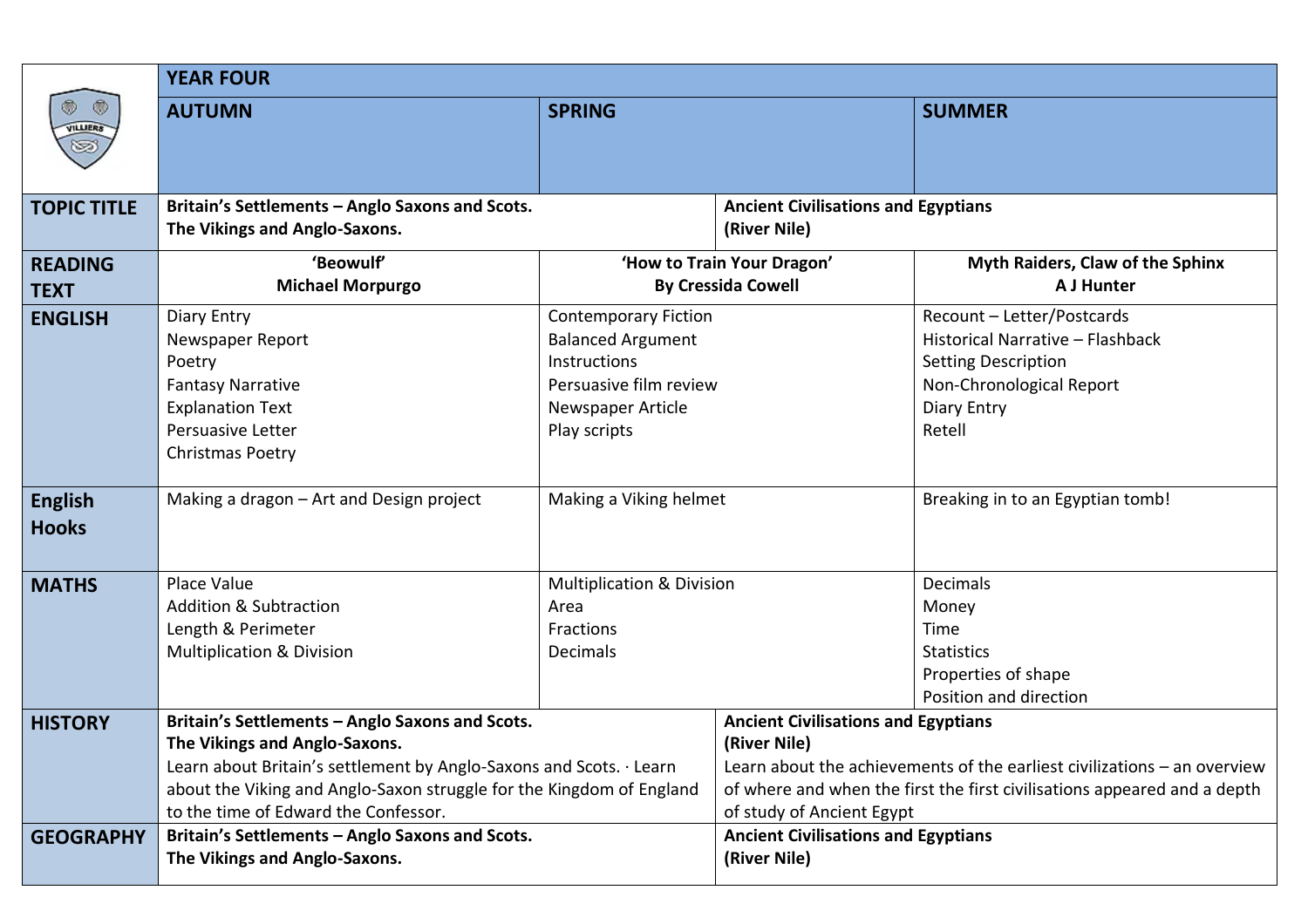|                |                                                                                                                                                                                                            | Understand geographical similarities and differences through studying |                       | Locate the world's countries, using maps to focus on Europe (including<br>the location of Russia) concentrating on their environmental regions,<br>key physical and human characteristics, countries and other major<br>cities. · Identify the position and significance of latitude, longitude, |                           |                          |  |
|----------------|------------------------------------------------------------------------------------------------------------------------------------------------------------------------------------------------------------|-----------------------------------------------------------------------|-----------------------|--------------------------------------------------------------------------------------------------------------------------------------------------------------------------------------------------------------------------------------------------------------------------------------------------|---------------------------|--------------------------|--|
|                | the human and physical geography of a region of the UK, how these                                                                                                                                          |                                                                       |                       |                                                                                                                                                                                                                                                                                                  |                           |                          |  |
|                | are interdependent and how they bring about spatial variation and                                                                                                                                          |                                                                       |                       |                                                                                                                                                                                                                                                                                                  |                           |                          |  |
|                | change over time. · Describe and understand key aspects of human                                                                                                                                           |                                                                       |                       |                                                                                                                                                                                                                                                                                                  |                           |                          |  |
|                | geography, including: types of settlement and land use.<br>Use maps, atlases, globes and digital/computer mapping to locate<br>countries and describe features studied. $\cdot$ Use 8 points if a compass. |                                                                       |                       | Equator, Northern Hemisphere, Southern Hemisphere and the Tropics                                                                                                                                                                                                                                |                           |                          |  |
|                |                                                                                                                                                                                                            |                                                                       |                       | of Cancer and Capricorn. · Describe and understand key aspects of                                                                                                                                                                                                                                |                           |                          |  |
|                |                                                                                                                                                                                                            |                                                                       |                       | physical geography - rivers. Water cycle · Human geography, including<br>types of settlement and land use, including $-$ water. $\cdot$ Use maps,<br>atlases, globes and digital/computer mapping to locate countries and                                                                        |                           |                          |  |
|                |                                                                                                                                                                                                            |                                                                       |                       |                                                                                                                                                                                                                                                                                                  |                           |                          |  |
|                |                                                                                                                                                                                                            |                                                                       |                       |                                                                                                                                                                                                                                                                                                  |                           |                          |  |
|                |                                                                                                                                                                                                            |                                                                       |                       | describe features studied. · Use 8 points of a compass.                                                                                                                                                                                                                                          |                           |                          |  |
| <b>SCIENCE</b> | <b>Electricity</b>                                                                                                                                                                                         | <b>States of Matter</b>                                               | Sound                 | <b>Living Things and their</b>                                                                                                                                                                                                                                                                   | <b>Animals (including</b> | <b>Living Things and</b> |  |
|                | To ask relevant                                                                                                                                                                                            | To report on finding                                                  | To identify how       | <b>Habitats</b>                                                                                                                                                                                                                                                                                  | Humans)                   | their Habitats           |  |
|                | questions and use                                                                                                                                                                                          | from enquiries,                                                       | sounds are made,      | To explore and use                                                                                                                                                                                                                                                                               | To recognise types        | To know how Human        |  |
|                | different types of                                                                                                                                                                                         | including oral and                                                    | associating some of   | classification keys to                                                                                                                                                                                                                                                                           | of teeth and their        | Beings Impact            |  |
|                | scientific enquiry to                                                                                                                                                                                      | written explanations.                                                 | them with             | help group, identify and                                                                                                                                                                                                                                                                         | Functions.                | Positively and           |  |
|                | answer them.                                                                                                                                                                                               | To use                                                                | something vibrating.  | name a variety of living                                                                                                                                                                                                                                                                         | To know the parts of      | Negatively on Climate    |  |
|                | To set up simple                                                                                                                                                                                           | straightforward                                                       | To recognise that     | things in their local and                                                                                                                                                                                                                                                                        | the digestive system      | Change                   |  |
|                | practical enquires                                                                                                                                                                                         | scientific evidence to                                                | vibrations from       | wider environment                                                                                                                                                                                                                                                                                | and how food is           | Our Environment,         |  |
|                | comparative and fair                                                                                                                                                                                       | answer questions or                                                   | sounds travel         | To recognise that living                                                                                                                                                                                                                                                                         | digested                  |                          |  |
|                | tests.                                                                                                                                                                                                     | to support their                                                      | through a medium      | things can be grouped                                                                                                                                                                                                                                                                            | The Food Chain            |                          |  |
|                | To record finding using                                                                                                                                                                                    | findings.                                                             | to the ear            | in a variety of ways                                                                                                                                                                                                                                                                             |                           |                          |  |
|                | simple scientific                                                                                                                                                                                          | To recognise, name                                                    | To recognise that     |                                                                                                                                                                                                                                                                                                  |                           |                          |  |
|                | language, drawings,                                                                                                                                                                                        | properties of and                                                     | sounds get fainter as |                                                                                                                                                                                                                                                                                                  |                           |                          |  |
|                | labelled diagrams,                                                                                                                                                                                         | group solids, liquids                                                 | the distance from     |                                                                                                                                                                                                                                                                                                  |                           |                          |  |
|                | keys, bar charts and                                                                                                                                                                                       | and gases.                                                            | the sound source      |                                                                                                                                                                                                                                                                                                  |                           |                          |  |
|                | tables.                                                                                                                                                                                                    |                                                                       | increases             |                                                                                                                                                                                                                                                                                                  |                           |                          |  |
|                | To know parts of a                                                                                                                                                                                         |                                                                       | To ask relevant       |                                                                                                                                                                                                                                                                                                  |                           |                          |  |
|                | circuit, how switches                                                                                                                                                                                      |                                                                       | questions and use     |                                                                                                                                                                                                                                                                                                  |                           |                          |  |
|                | work, complete and                                                                                                                                                                                         |                                                                       | different types of    |                                                                                                                                                                                                                                                                                                  |                           |                          |  |
|                | incomplete circuits.                                                                                                                                                                                       |                                                                       | scientific enquiry to |                                                                                                                                                                                                                                                                                                  |                           |                          |  |
|                |                                                                                                                                                                                                            |                                                                       | answer them.          |                                                                                                                                                                                                                                                                                                  |                           |                          |  |
|                |                                                                                                                                                                                                            |                                                                       | To find patterns      |                                                                                                                                                                                                                                                                                                  |                           |                          |  |
|                |                                                                                                                                                                                                            |                                                                       | between the pitch of  |                                                                                                                                                                                                                                                                                                  |                           |                          |  |
|                |                                                                                                                                                                                                            |                                                                       | a sound and           |                                                                                                                                                                                                                                                                                                  |                           |                          |  |
|                |                                                                                                                                                                                                            |                                                                       | features of the       |                                                                                                                                                                                                                                                                                                  |                           |                          |  |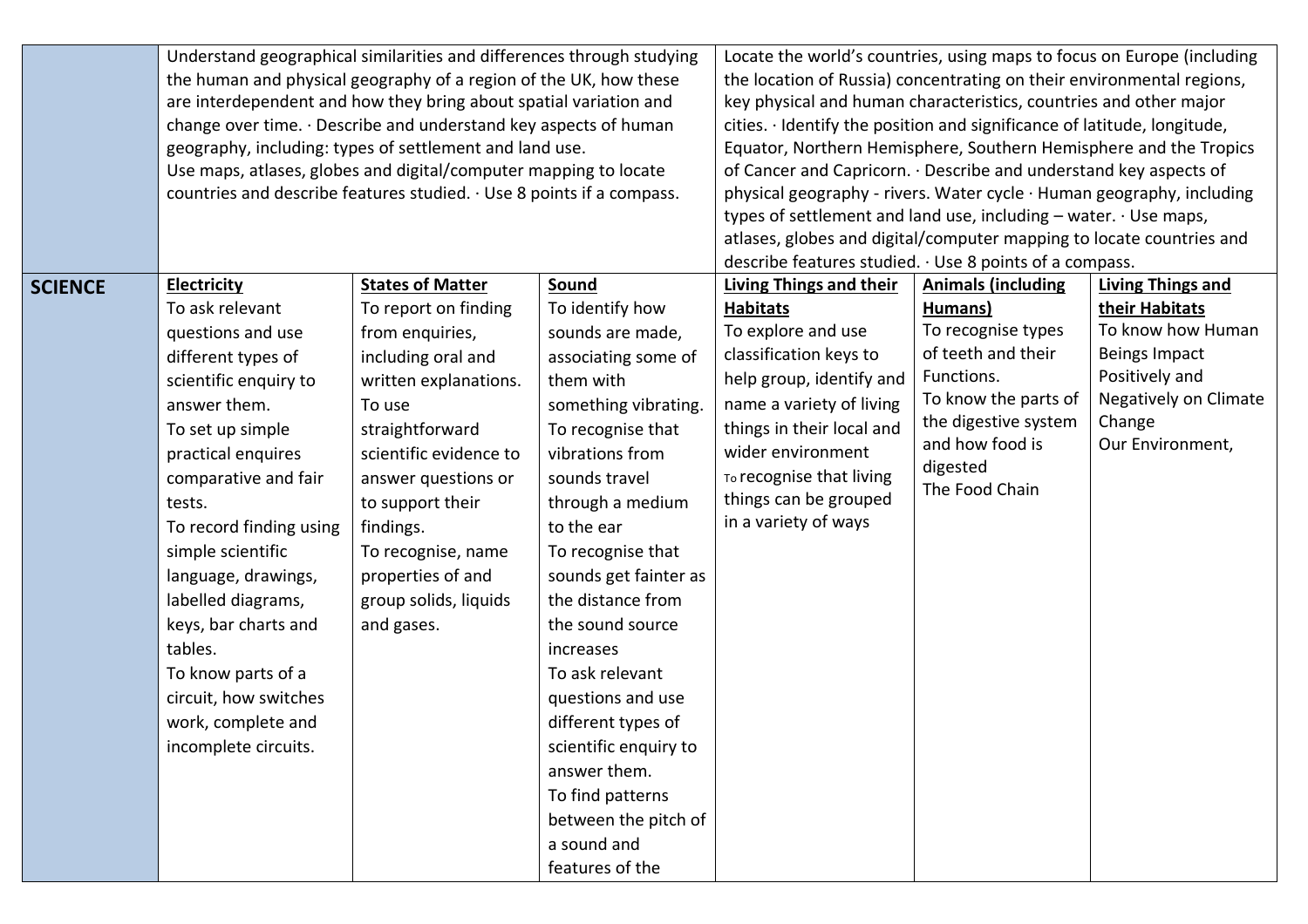|                   |                                                                  |                                                                          | object that<br>produced it.          |                                                                                                                                               |                                      |                                |  |
|-------------------|------------------------------------------------------------------|--------------------------------------------------------------------------|--------------------------------------|-----------------------------------------------------------------------------------------------------------------------------------------------|--------------------------------------|--------------------------------|--|
|                   |                                                                  |                                                                          | To find patterns                     |                                                                                                                                               |                                      |                                |  |
|                   |                                                                  |                                                                          | between the volume                   |                                                                                                                                               |                                      |                                |  |
|                   |                                                                  |                                                                          | of a sound and the                   |                                                                                                                                               |                                      |                                |  |
|                   |                                                                  |                                                                          | strength of the                      |                                                                                                                                               |                                      |                                |  |
|                   |                                                                  |                                                                          | vibrations that                      |                                                                                                                                               |                                      |                                |  |
|                   |                                                                  |                                                                          | produced it.                         |                                                                                                                                               |                                      |                                |  |
|                   |                                                                  |                                                                          |                                      |                                                                                                                                               |                                      |                                |  |
| <b>ART AND</b>    |                                                                  | Drawing - Pencil, pen - sketching and planning designs using line and    |                                      | Drawing - Charcoal, pencil, felt pen - sketching and planning designs                                                                         |                                      |                                |  |
| <b>DESIGN</b>     | tone, shading and blending                                       |                                                                          |                                      | using line and tone, shading and blending. Pencil crayons, wax crayons                                                                        |                                      |                                |  |
|                   |                                                                  | Painting - Watercolour, mixing colours, using light and dark within a    |                                      | and pastel to apply colour.                                                                                                                   |                                      |                                |  |
|                   | painting, wash, tones and shades                                 |                                                                          |                                      | Painting - Tempera paints, Watercolour, mixing colours including skin                                                                         |                                      |                                |  |
|                   |                                                                  | Sculpture- Clay - coiling, carving, joining and manipulating clay, large |                                      | tones, using light and dark within a painting, choosing brush size,                                                                           |                                      |                                |  |
|                   | collaborative work, Modroc                                       |                                                                          |                                      | complimentary colours                                                                                                                         |                                      |                                |  |
|                   | Textiles - Printing onto fabric, , adding decoration             |                                                                          |                                      | Sculpture- Clay, Natural materials, paper mache, armatures, Modroc<br>Textiles/Printing -Dying fabric, adding decoration and stitching, paper |                                      |                                |  |
|                   | Printing - Mono and relief printing, making own blocks, 3 colour |                                                                          |                                      | batik, 3 colour fabric printing                                                                                                               |                                      |                                |  |
|                   | repeating patterns                                               |                                                                          |                                      |                                                                                                                                               |                                      |                                |  |
|                   |                                                                  |                                                                          |                                      |                                                                                                                                               |                                      |                                |  |
| <b>DESIGN AND</b> | <b>Anglo-Saxon Houses</b>                                        | <b>Weaving Anglo-Saxon</b>                                               | <b>Anglo Saxon Honey</b>             | <b>Making Automata *</b>                                                                                                                      | Science - Electricity                | <b>Egyptians - Mummy</b>       |  |
| <b>TECHNOLOG</b>  | (measure, mark out,                                              | fabric - Sewing                                                          | <b>Shortbread</b>                    | Egyptian animals                                                                                                                              | <b>Build an Olympic</b>              | case                           |  |
| Y                 | join and combine                                                 | (measure, tape or pin,                                                   | <b>Cooking and</b>                   | (Pulleys, cams and                                                                                                                            | torch - lights                       | (measure, mark out,            |  |
|                   | materials)                                                       | range of stitches,                                                       | <b>Nutrition</b>                     | gears)                                                                                                                                        | (complex electrical                  | strengthen, join and           |  |
|                   | <b>British modern house</b>                                      | weave)                                                                   | (Peeling, chopping,                  |                                                                                                                                               | systems used to                      | combine materials)             |  |
|                   | design company Solo<br><b>Timber Frame</b>                       | John Kay (inventor of                                                    | slicing, mixing,                     |                                                                                                                                               | make a functional                    | <b>Disney (American</b>        |  |
|                   |                                                                  | the flying shuttle) and                                                  | spreading, kneading,                 |                                                                                                                                               | product)<br><b>Maglite (American</b> | Company)                       |  |
|                   |                                                                  | <b>Edmund Cartwright</b><br>(English inventor of                         | baking)                              |                                                                                                                                               | torch manufacturer)                  |                                |  |
|                   |                                                                  | the first power loom)                                                    |                                      |                                                                                                                                               | Tokujin Yoshioka -                   |                                |  |
|                   |                                                                  |                                                                          |                                      |                                                                                                                                               | Japan Olympic torch                  |                                |  |
|                   |                                                                  |                                                                          |                                      |                                                                                                                                               | designer                             |                                |  |
| P.E               | <b>Dance and Gymnastics</b>                                      | <b>Invasion Games</b>                                                    | <b>Net and Wall</b>                  | <b>Outdoor Adventure</b>                                                                                                                      | <b>Striking and Fielding</b>         | <b>Athletics</b>               |  |
|                   | Develop flexibility,                                             | (Football)                                                               | (Badminton)                          | <b>Activities</b>                                                                                                                             | (Cricket)                            | Use running, jumping,          |  |
|                   | strength, control and                                            | Master basic                                                             | Use running,                         | Apply movement skills                                                                                                                         | Master basic                         | throwing and catching          |  |
|                   | balance                                                          | movements including<br>running, jumping,                                 | jumping, throwing<br>and catching in | in order to develop                                                                                                                           | movements<br>including running,      | in isolation or<br>combination |  |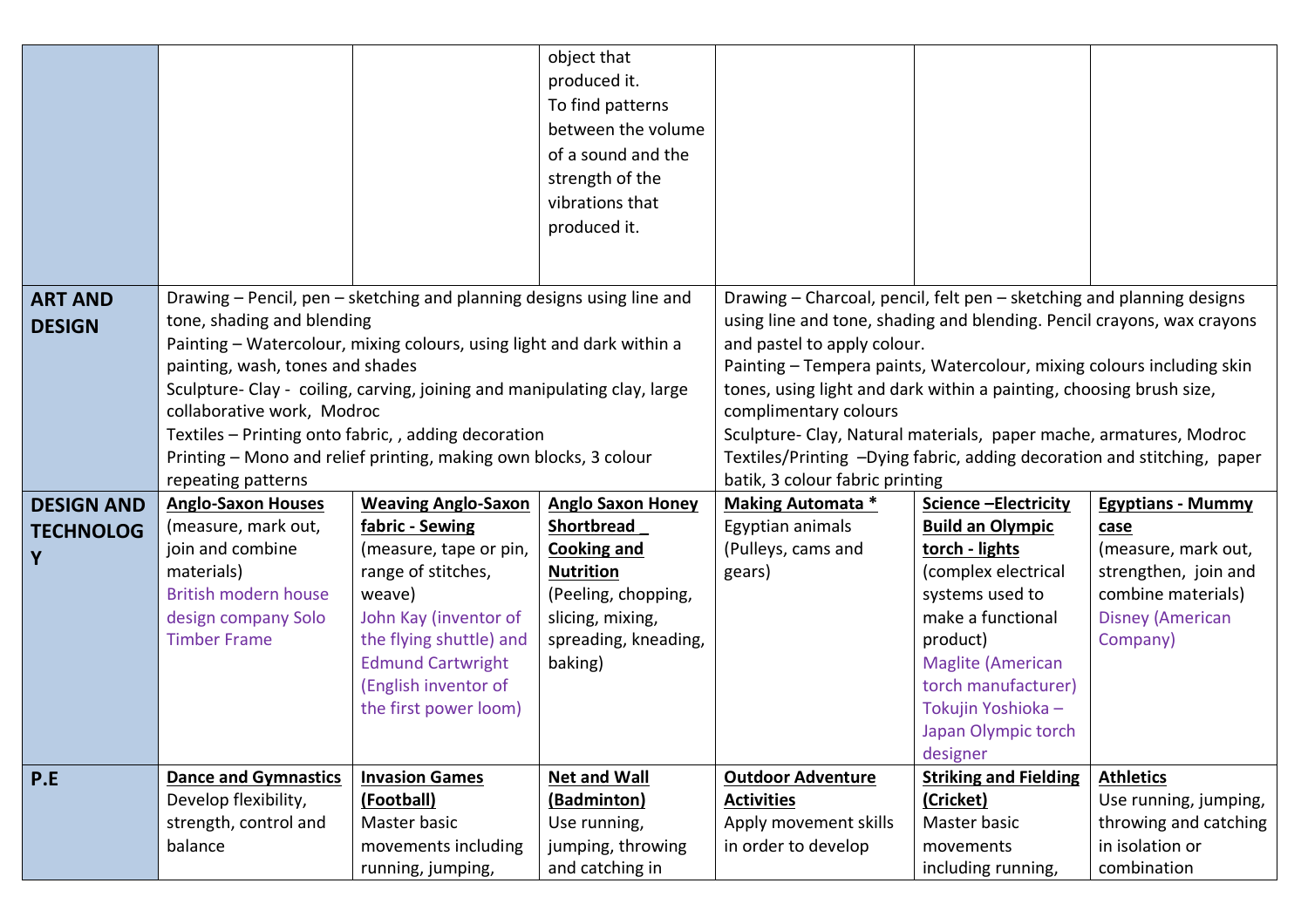|                  | Become increasingly      | throwing and catching       | isolation or            | strength, control and         | jumping, throwing         | Engage in competitive     |
|------------------|--------------------------|-----------------------------|-------------------------|-------------------------------|---------------------------|---------------------------|
|                  | competent and            | in isolation or             | combination             | balance                       | and catching in           | activities (against self  |
|                  | confident with basic     | combination                 | Develop agility and     | Use equipment safely          | isolation or              | and others)               |
|                  | movements                | Increase confidence         | hand-eye co-            | and effectively               | combination               | Develop an                |
|                  | Engage and enjoy         | and competence              | ordination              | Develop                       | Increase confidence       | understanding of how      |
|                  | communicating and        | through movement            | Participate in          | communication skills          | and competence            | to improve in             |
|                  | collaborating with       | Participate in              | competitive games,      | and co-operate within a       | through movement          | different physical        |
|                  | peers in a range of      | competitive games,          | modified where          | team                          | Participate in            | activities and sports.    |
|                  | activities               | modified where              | appropriate             | Participate in outdoor        | competitive games,        | Evaluate and              |
|                  | Perform routines with    | appropriate                 | Develop technique       | and adventurous               | modified where            | recognise their own       |
|                  | a sequence of            | Demonstrate ability         | and control and an      | activity challenges both      | appropriate               | success and areas for     |
|                  | movement patterns        | to communicate,             | understanding of        | individually and within       | Demonstrate ability       | development               |
|                  | Ability to compare       | collaborate and             | how to improve in       | a team                        | to communicate,           |                           |
|                  | their performances       | compete with each           | different sports        |                               | collaborate and           |                           |
|                  | with previous ones and   | other                       | Develop simple          |                               | compete with each         |                           |
|                  | demonstrate              | Apply basic principles      | tactics for attacking   |                               | other                     |                           |
|                  | improvement to           | suitable for attacking      | and defending           |                               | Apply basic               |                           |
|                  | achieve their personal   | and defending               |                         |                               | principles suitable       |                           |
|                  | best                     |                             |                         |                               | for attacking and         |                           |
|                  |                          |                             |                         |                               | defending                 |                           |
|                  |                          |                             |                         | <b>SWIMMING</b>               |                           |                           |
|                  |                          |                             |                         |                               |                           |                           |
| <b>COMPUTING</b> | <b>Digital Animator</b>  | <b>Digital Data Handler</b> | <b>Digital Musician</b> | <b>Digital Researcher and</b> | <b>Digital Film Maker</b> | <b>Digital Programmer</b> |
|                  | Understand stop          | Sort and find data          | Listen to and           | Presenter                     | Research                  | Research a topic          |
|                  | motion techniques        | from pre-populated          | appreciate a range      | Take photos or shoot          | Film making               | linked to their           |
|                  | Create an animation      | databases Design a          | of music/ringtones      | video clips that              | techniques                | curriculum. Plan a        |
|                  | that is reflective of a  | database for                | Research and gather     | highlight presented           | (including different      | script to be included     |
|                  | classic arcade game      | collecting data             | opinions                | ideas. Create a simple        | shot types etc.)          | in their J2E              |
|                  | Add sound effects and    | Use their database to       | Use appropriate         | presentation in the           | Critically evaluated a    | (Just2Easy/Scratch)       |
|                  | music using iMovie       | search for information      | software to create      | iPad app Keynote,             | range of adverts for      | project.                  |
|                  | Watch own animations     | Share and present           | ringtones               | Adobe Spark package           | the effectiveness.        | Understand some of        |
|                  | and evaluate against     | findings                    | Share and evaluate      | etc.                          | Storyboard a              | the basic features of     |
|                  | agreed success criteria. |                             | their own and           | Export the presentation       | persuasive advert.        | Just2Easy/Scratch         |
|                  | Give useful feedback     |                             | others' ringtones       | to a website or PDF           | Shoot an advert           | software and use it to    |
|                  | to other learners about  |                             |                         | format Add the media          | using digital             | create a presentation     |
|                  | their animations e.g.    |                             |                         | they have created or          | technology.               | in the form of a          |
|                  | using a survey           |                             |                         |                               |                           | conversation between      |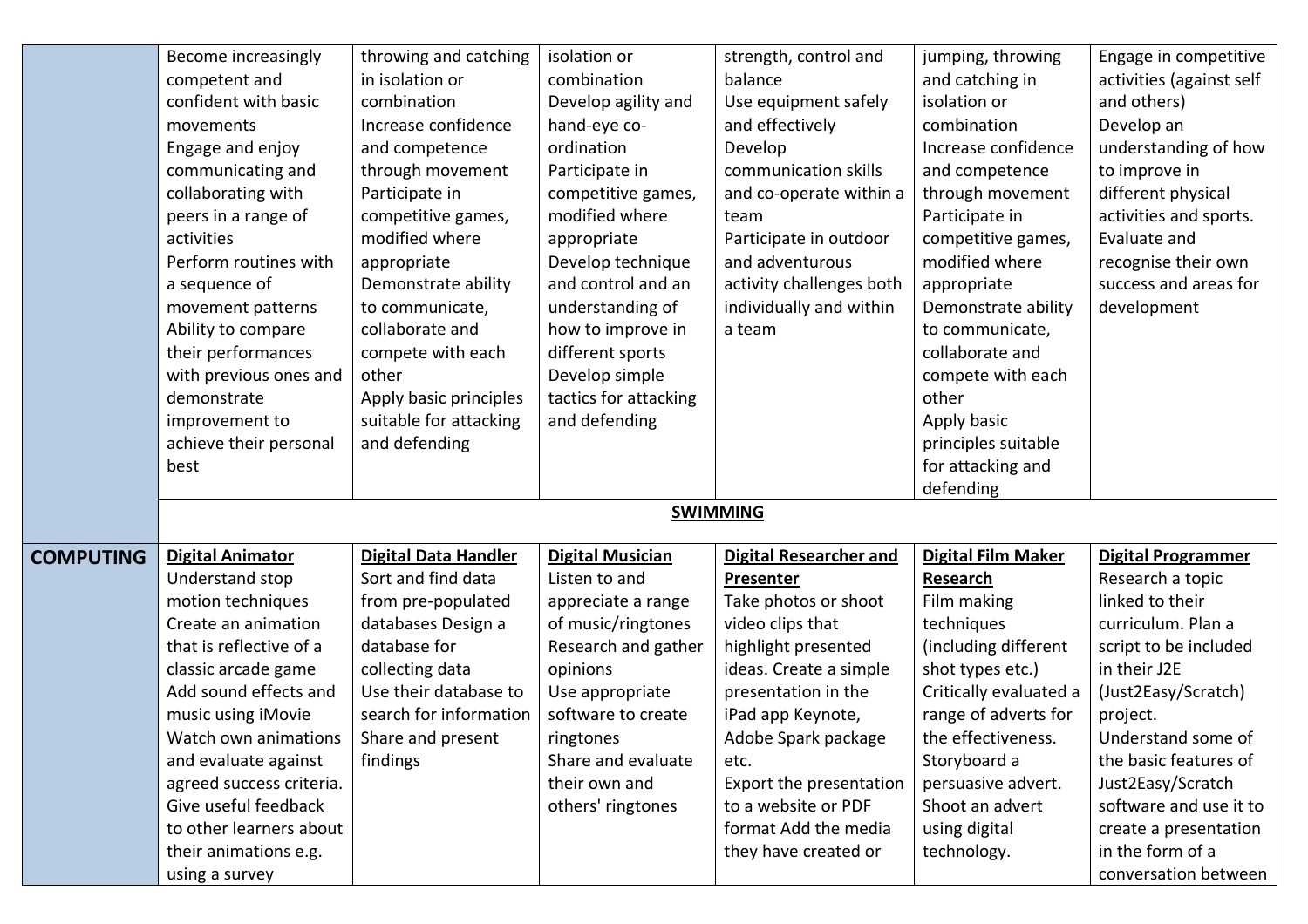|                  | Respond positively to                   |                            |                                |                            |                   | sourced to form a              |               | Edit the footage    |                            |                                    | two characters. Share |
|------------------|-----------------------------------------|----------------------------|--------------------------------|----------------------------|-------------------|--------------------------------|---------------|---------------------|----------------------------|------------------------------------|-----------------------|
|                  | feedback from peers                     |                            |                                |                            |                   | presentation.                  |               | carefully by        |                            | their completed                    |                       |
|                  | and teachers, and                       |                            |                                |                            |                   | Share their                    |               | trimming            |                            | projects with others.              |                       |
|                  | make changes to                         |                            |                                |                            |                   | presentation with the          |               | unnecessary         |                            |                                    | Assess their own work |
|                  | improve animations                      |                            |                                |                            |                   | class, and respond to          |               | footage.            |                            | and the work of                    |                       |
|                  |                                         |                            |                                |                            |                   | feedback from the class        |               | Add a soundtrack    |                            | others.                            |                       |
|                  |                                         |                            |                                |                            |                   | and teacher to improve         |               | and sound effects   |                            |                                    |                       |
|                  |                                         |                            |                                |                            |                   | their presentation.            |               | where appropriate.  |                            |                                    |                       |
|                  |                                         |                            |                                |                            |                   |                                |               | If appropriate,     |                            |                                    |                       |
|                  |                                         |                            |                                |                            |                   |                                |               | develop the use of  |                            |                                    |                       |
|                  |                                         |                            |                                |                            |                   |                                |               | special effects     |                            |                                    |                       |
|                  |                                         |                            |                                |                            |                   |                                |               | devices such as     |                            |                                    |                       |
|                  |                                         |                            |                                |                            |                   |                                |               | green screen.       |                            |                                    |                       |
| <b>MUSIC</b>     | <b>Mama Mia</b>                         | Glockensp                  |                                | <b>Stop</b>                |                   | Lean on Me                     |               | <b>Blackbir</b>     |                            | Reflect,                           |                       |
|                  | Singing                                 | iel <sub>2</sub>           |                                | Singing                    |                   | Singing                        |               | <u>d</u>            |                            | Rewind                             |                       |
|                  | Playing Instruments                     | Singing                    |                                | Playing                    |                   | Playing                        |               | Singing             |                            | and                                |                       |
|                  | Composing                               | Playing                    |                                | Instrume                   |                   | Instruments                    |               | Playing             |                            | <b>DisplaySi</b>                   |                       |
|                  | Improvising                             | Instrumen                  |                                | nts                        |                   | Composing                      |               | Instrum             |                            | nging                              |                       |
|                  | Performing                              | ts                         |                                | Composi                    |                   | Improvising                    |               | ents                |                            | Playing                            |                       |
|                  |                                         | Composin                   |                                | ng                         |                   | Performing                     |               | Compos              |                            | Instrume                           |                       |
|                  |                                         | g                          |                                | Improvisi                  |                   |                                |               | ing                 |                            | nts                                |                       |
|                  |                                         | Improvisin                 |                                | ng                         |                   |                                |               | Improvis            |                            | Composi                            |                       |
|                  |                                         | g                          |                                | Performi                   |                   |                                |               | ing                 |                            | ng                                 |                       |
|                  |                                         | Performin                  |                                | ng                         |                   |                                |               | Perform             |                            | Improvisi                          |                       |
|                  |                                         | g                          |                                |                            |                   |                                |               | ing                 |                            | ng                                 |                       |
|                  |                                         |                            |                                |                            |                   |                                |               |                     |                            | Performi                           |                       |
|                  |                                         |                            |                                |                            |                   |                                |               |                     |                            | ng                                 |                       |
| R.E              | What is it like to be Jewish?           |                            | Why does the Prophet matter to |                            |                   | Why Do Some People Think Jesus |               |                     |                            | Keeping 5 Pillars: What Difference |                       |
|                  | Muslims?<br>Family, synagogue and Torah |                            |                                |                            | is Inspirational? |                                | Does it Make? |                     |                            |                                    |                       |
|                  | (Judaism)                               |                            |                                |                            |                   |                                |               |                     |                            |                                    |                       |
| <b>Languages</b> | On ya Va (All Aboard)                   | L'argent de poche          |                                | Raconte-moi une            |                   | Vive le sport!                 |               | Le Carnaval des     |                            | <b>Quel temps fait-il?</b>         |                       |
|                  | Reading and Writing in                  | [Pocket money]             |                                | histoire!                  |                   | [Our sporting lives]           |               | <b>Animaux</b>      |                            |                                    | [What's the weather   |
|                  | French, Speaking and                    | <b>Reading and Writing</b> |                                | [Tell me a story!]         |                   | Reading and Writing in         |               |                     | [The Carnival of the       | like?]                             |                       |
|                  | Listening, Grammar,                     | in French, Speaking        |                                | <b>Reading and Writing</b> |                   | French, Speaking and           |               | <b>Animals</b>      |                            | Reading and Writing                |                       |
|                  | Speaking and Listening,                 | and Listening,             |                                | in French, Speaking        |                   | Listening, Grammar,            |               |                     | <b>Reading and Writing</b> | in French, Speaking                |                       |
|                  |                                         |                            |                                |                            |                   |                                |               | in French, Speaking |                            |                                    |                       |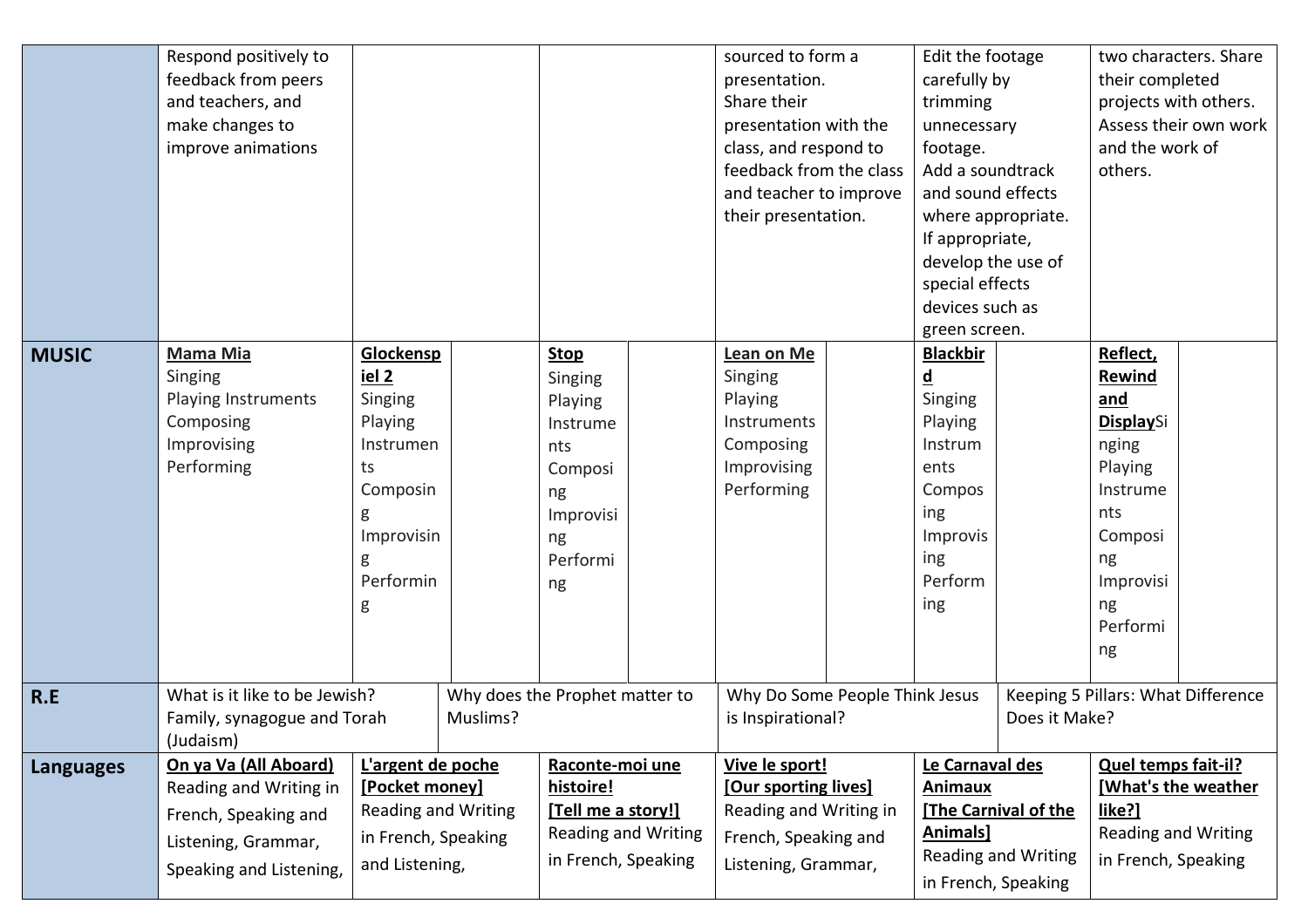|                    | Pronunciation/                | Grammar, Speaking                | and Listening,               | Speaking and Listening,          | and Listening,                          | and Listening,                   |
|--------------------|-------------------------------|----------------------------------|------------------------------|----------------------------------|-----------------------------------------|----------------------------------|
|                    | Accents                       | and Listening,                   | Grammar, Speaking            | Pronunciation/ Accents           | Grammar, Speaking                       | Grammar, Speaking                |
|                    | Weather phrases               | Pronunciation/                   | and Listening,               | Names of Food and                | and Listening,                          | and Listening,                   |
|                    | Days of the week              | Accents                          | Pronunciation/               | <b>Drink</b>                     | Pronunciation/                          | Pronunciation/                   |
|                    | Transport                     | Likes/dislikes - food/           | Accents                      | Opinions/Healthy food.           | Accents                                 | Accents                          |
|                    | Singing in French             | hobbies                          | Collecting data              | Playing different sports         | Games-Animal                            | Introducing clothes              |
|                    | Names of Countries            | Poetry<br>Group work             | Making predictions           | <b>Building sentences</b>        | names                                   | items                            |
|                    |                               | <b>Presentation Skills</b>       | Following                    |                                  | Counting in French                      | Weather and clothes              |
|                    |                               |                                  | instructions                 |                                  | Number recognition                      | items                            |
|                    |                               |                                  | Counting in French           |                                  | Time                                    | Counting in French               |
|                    |                               |                                  | Reading numbers in           |                                  | Categorising animals                    | Reading and writing              |
|                    |                               |                                  | French                       |                                  | Reading poems in<br>French              | numbers in French                |
|                    |                               |                                  | <b>Multiplication skills</b> |                                  |                                         | Learning about French            |
|                    |                               |                                  | Turn taking                  |                                  |                                         | culture<br>Clothing for the      |
|                    |                               |                                  | /recalling/rewriting         |                                  |                                         | weather                          |
|                    |                               |                                  | <b>Stories</b>               |                                  |                                         | <b>Weather Poetry</b>            |
| <b>PSHE</b>        | <b>What strengths, skills</b> | How do we treat                  | How can we                   | How will we grow and             | How can our choices                     | How can we manage                |
|                    | and interests do we           | each other with                  | manage our                   | change?                          | make a difference                       | risk in different                |
|                    | have?<br>Self-esteem: self-   | respect?<br>Respect for self and | feelings?<br>Feelings and    | Growing and changing;<br>puberty | to others and the<br>environment?       | places?<br>Keeping safe; out and |
|                    | worth; personal               | others; courteous                | emotions;                    |                                  | Caring for others;                      | about; recognising               |
|                    | qualities; goal setting;      | behaviour; safety;               | expression of                |                                  | the environment;                        | and managing risk                |
|                    | managing set backs            | human rights                     | feelings; behaviour          |                                  | people and animals;                     |                                  |
|                    |                               |                                  |                              |                                  | shared                                  |                                  |
|                    |                               |                                  |                              |                                  | responsibilities,<br>making choices and |                                  |
|                    |                               |                                  |                              |                                  | decisions                               |                                  |
| <b>ATTITUDES</b>   | <b>Resilience</b>             | <b>Ambition</b>                  | <b>Tolerance</b>             | <b>Integrity</b>                 | <b>Reflectiveness</b>                   | <b>Humility</b>                  |
| <b>FOR</b>         | <b>Collaboration</b>          | <b>Drive</b>                     | Independence                 | <b>Respect</b>                   | Commitment                              | <b>Planning</b>                  |
| <b>LEARNING</b>    |                               |                                  |                              |                                  |                                         |                                  |
| <b>SPECIAL</b>     | <b>Black History</b>          | Anti-bullying Week               | Making a Viking              | Science Week                     | Race for life                           | Inspire Day - Building           |
| <b>EVENTS/VISI</b> | Stand up to Cancer            | Children in Need                 | helmet/Art and               | Pancake Day                      | Queen's Birthday                        | <b>Bridges</b>                   |
| <b>TS</b>          |                               | Remembrance Day                  | Drama                        | Animal Man                       |                                         | Sports Week                      |
|                    |                               |                                  |                              |                                  |                                         |                                  |